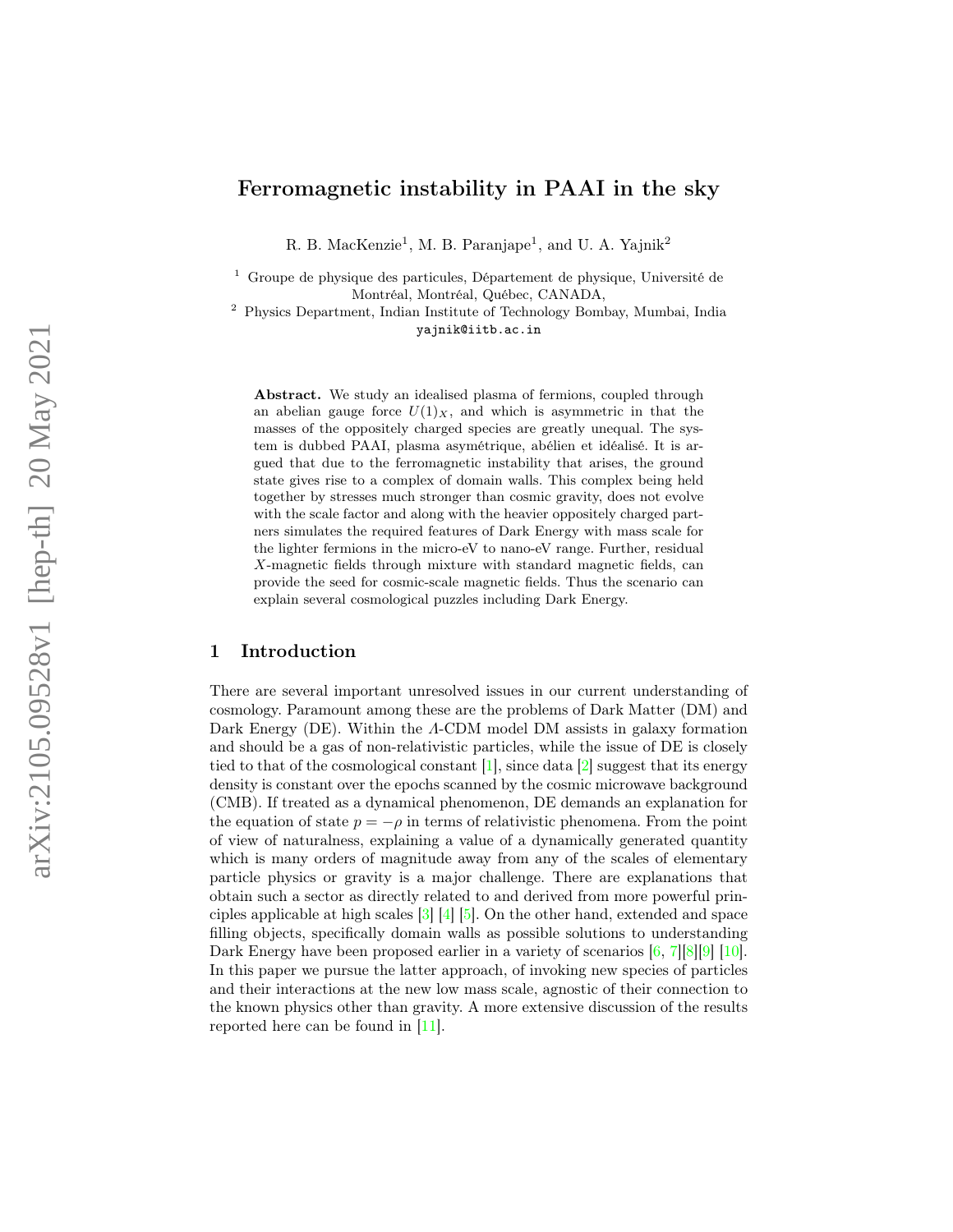#### 2 R. B. MacKenzie et al.

We consider a new sector of particles with interaction mediated by an unbroken abelian gauge symmetry denoted  $U(1)_X$ . The core of our mechanism involves the existence of a fermionic species that enters into a ferromagnetic state. As we will show, it is required to have an extremely small mass and hence an ex-tremely large magnetic moment; we dub this species the magnino<sup>[3](#page-1-0)</sup>, denoted M. We assume that the medium remains neutral under the  $X$ -charge due to the presence of a significantly heavier species Y of opposite charge which does not enter the collective ferromagnetic state. The wall complex resulting from the formation of magnetic domains then remains mutually bound, and due to interaction strength much larger than cosmic gravity, remains frozen. The binding of the heavier species to this complex due to the requirement of  $X$ -electrical neutrality then ensures that these particles remain unevolving, and after averaging over the large scales of the cosmic horizon act like a homogeneous space filling medium of constant density.

It is possible to explain DM within the same sector, including possible dark atoms formed by such species  $[13][14]$  $[13][14]$   $[15, 16]$  $[15, 16]$  $[15, 16]$ . This would also solve the *concor*dance problem, that is, the comparable energy densities carried in the cosmological energy budget by the otherwise-unrelated components, DM and DE. Further, the X-electromagnetism is expected to mix kinetically with the standard electromagnetism. The existence of cosmic magnetic fields at galactic and intergalactic scales [\[17\]](#page-7-15)[\[18\]](#page-7-16)[\[19\]](#page-7-17) is an outstanding puzzle of cosmology. Our mechanism relying as it does on spontaneous formation of domains of X-ferromagnetism has the potential to provide the seeds needed to generate the observed fields through such mixing.

In the following, in section [2](#page-1-1) we motivate the origin of negative pressure for extended objects in cosmology. In [3](#page-2-0) we discuss the calculation of the exchange energy for a spin polarised PAAI. Thus we motivate the possibility of occurrence of an extended structure of domain walls, and their metastable yet long lived nature. In section [4](#page-4-0) we discuss the main results of our proposal, obtaining suggestive values for the masses and abundances for the scenario to successfully explain DE, and for the DM discussion we refer the reader to our longer paper [\[11\]](#page-7-10). In section [5](#page-5-0) we obtain a restriction on the length scale of the domains for successful explanation of origin of cosmic magnetic fields from mixing with standard electromagnetism. After the conclusion in sec. [6](#page-5-1) we also include a few salient questions from the audience and their answers in sec. [7.](#page-6-0)

#### <span id="page-1-1"></span>2 Cosmic relics and the origin of negative pressure

A homogeneous, isotropic universe is described by the Friedmann equation for the scale factor  $a(t)$  supplemented by an equation of state relation  $p = w\rho$ . Extended relativistic objects in gauge theories in the cosmological setting[\[20\]](#page-7-18) are known to lead to negative values for  $w$  [\[21,](#page-7-19) [22\]](#page-7-20). A heuristic argument runs as follows. In the case of a frozen-out vortex line network, the average separation

<span id="page-1-0"></span> $3$  The term *magnino* was earlier introduced in a different connotation in [\[33\]](#page-8-0)[\[34\]](#page-8-1)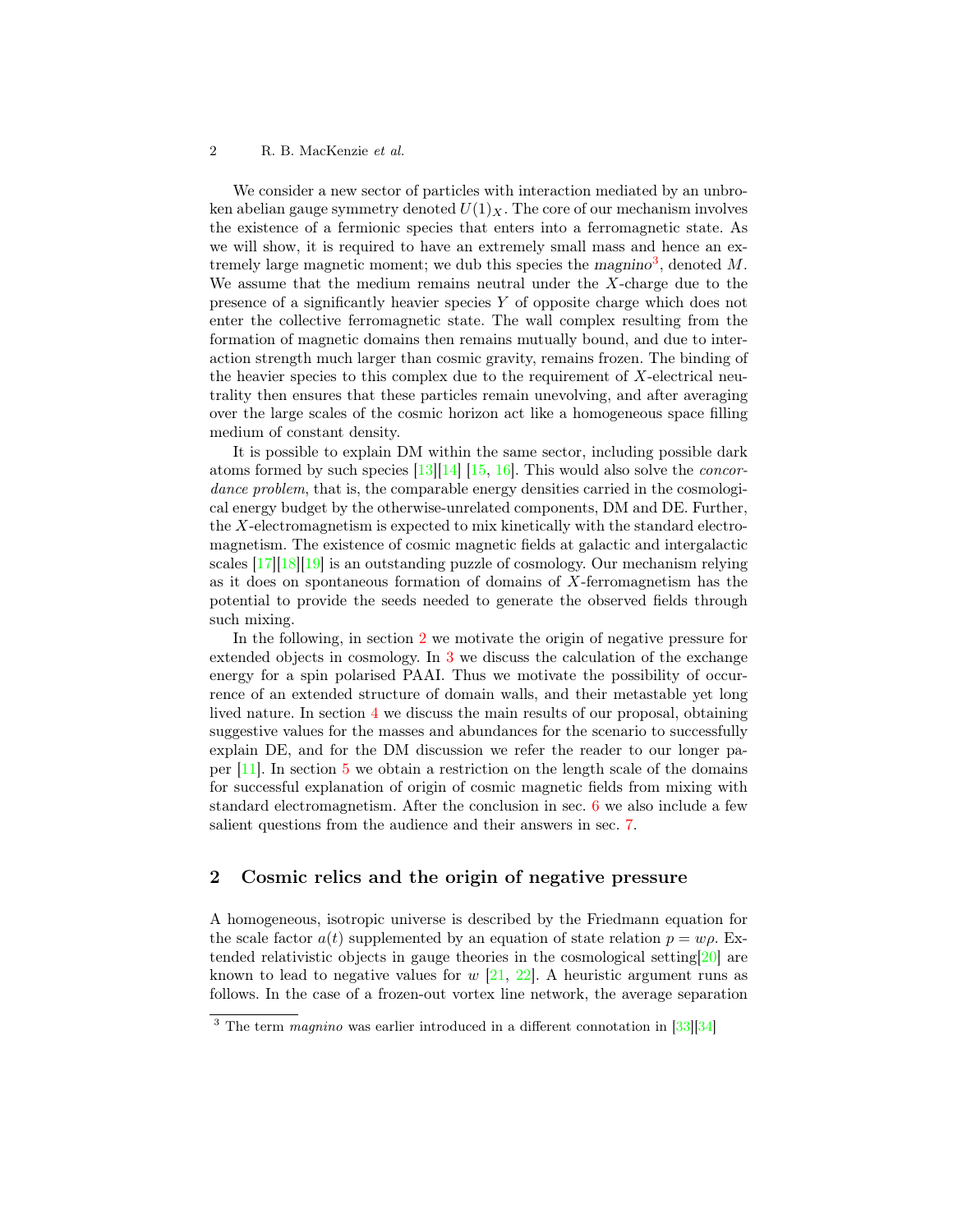between string segments scales as  $1/a<sup>3</sup>$  but there is also an increment in the energy proportional to a due to an average length of vortex network proportional to a entering the physical volume. As such, the energy density of the network has to be taken to scale as  $1/a^2$ , and we get the effective value  $w = -1/3$ . Likewise, for a domain wall complex, the effective energy density scales as  $1/a$  and  $w = -2/3$ . By extension, for a relativistic substance filling up space homogeneously, the energy density is independent of the scale factor, and has  $w = -1$ . In quantum theory this arises naturally as the vacuum expectation value of a relativistic scalar field. In the following, we consider a scenario that gives rise to a complex of domain walls whose separation scale is extremely small compared to the causal horizon and which remains fixed during expansion, and hence simulates an equation of state  $p = -\rho$ .

### <span id="page-2-0"></span>3 Ferromagnetic instability of PAAI

A system of fermions can be treated as a gas of weakly interacting quasi-particles in the presence of oppositely charged much heavier ions or protons which are mostly spectators and serve to keep the medium neutral. The total energy of such a system can be treated as a functional of electron number density, according to the Hohenberg-Kohn theorem. In a relativistic setting, it becomes a functional of the covariant 4-current, and hence also of the electron spin density [\[23\]](#page-7-21). In the Landau fermi liquid formalism the quasi-particle energy receives a correction from an interaction strength  $f$  with other quasi-particles which can be determined from the forward scattering amplitude  $\mathcal{M}$  [\[24\]](#page-7-22)

$$
f(\mathbf{ps}, \mathbf{p}'\mathbf{s}') = \frac{m}{\varepsilon^0(\mathbf{p})} \frac{m}{\varepsilon^0(\mathbf{p}')} \mathcal{M}(\mathbf{ps}, \mathbf{p}'\mathbf{s}'),\tag{1}
$$

where  $\varepsilon^0$  is the free particle energy and M is the Lorentz-covariant  $2 \rightarrow 2$ scattering amplitude in a specific limit not discussed here. The exchange energy can equivalently be seen to arise as a two-loop correction to the self-energy of the fermion [\[25\]](#page-7-23). Using this f one can compute the exchange energy  $E_{\rm xc}$ , as

$$
E_{\rm xc} = \sum_{\pm \mathbf{s}} \sum_{\pm \mathbf{s}'} \int \frac{d^3 p}{(2\pi)^3} \frac{d^3 p'}{(2\pi)^3} f(\mathbf{ps}, \mathbf{p'}\mathbf{s'}) n(\mathbf{p}, \mathbf{s}) n(\mathbf{p'}, \mathbf{s'}) \tag{2}
$$

and the effective quasi-particle energy is the kinetic energy of the quasi-particles with renormalised mass parameter  $E_{\text{kin}}$  plus the spin-dependent exchange energy in a spin-polarised background. For this purpose it is necessary to calculate the self energy with a Feynman propagator in the presence of non-zero number density, and spin imbalance [\[26\]](#page-7-24).

To set up a spin-asymmetric state, we introduce a parameter  $\zeta$  such that the net density n splits up into densities of spin up and down fermions as

$$
n_{\uparrow} = n(1+\zeta) \quad \text{and} \quad n_{\downarrow} = n(1-\zeta) \tag{3}
$$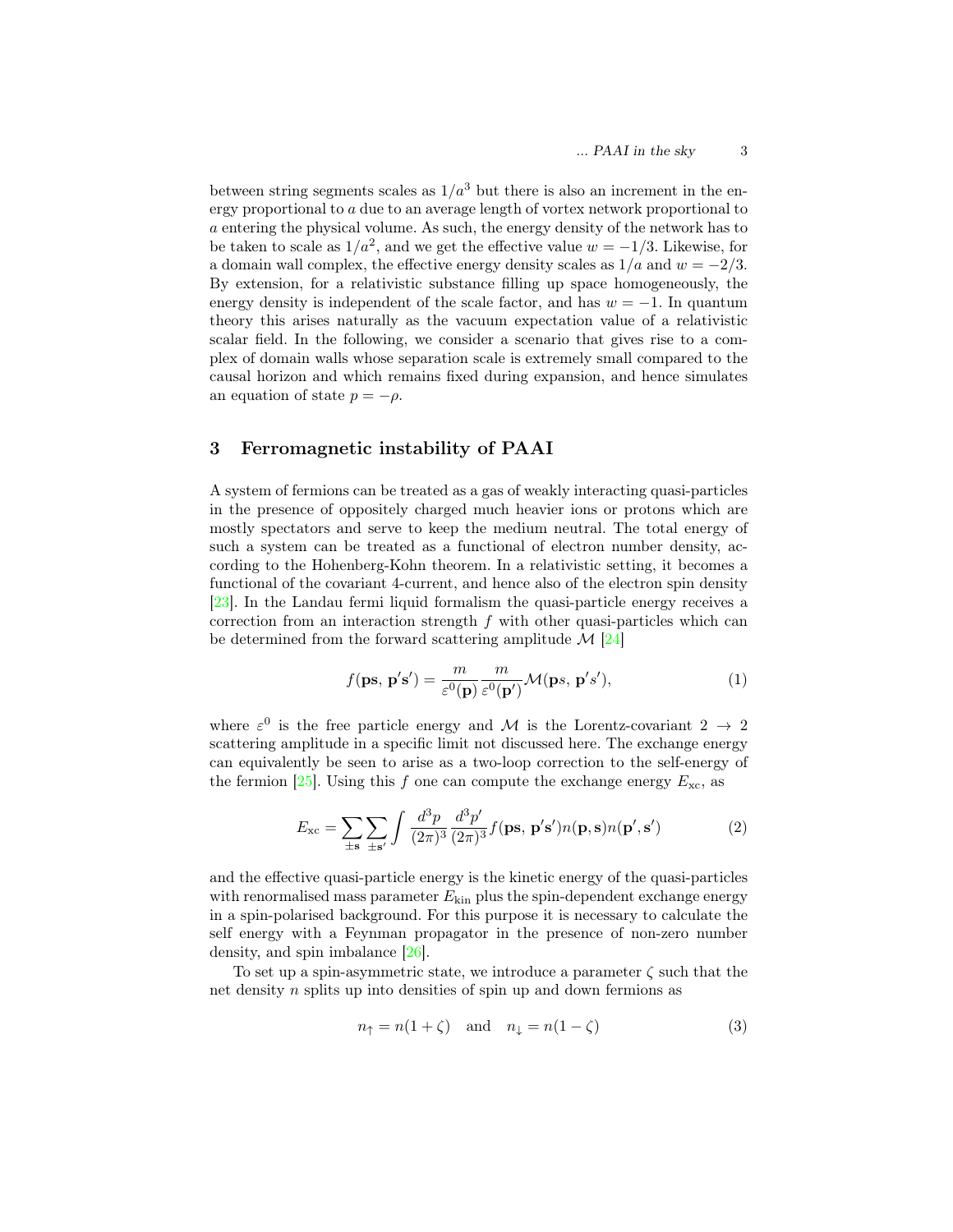#### 4 R. B. MacKenzie et al.

Correspondingly, we have Fermi momenta  $p_{F\uparrow} = p_F (1+\zeta)^{1/3}$  and  $p_{F\downarrow} = p_F (1-\zeta)^{1/3}$  $\zeta$ <sup>1/3</sup>, with  $p_F^3 = 3\pi^2 n$ . The exchange energy was calculated in [\[26\]](#page-7-24) and the final expression is too long to be quoted in this presentation. However the leading order expansions in  $\beta = p_F/m$  for the fully polarised case  $\zeta = 1$  is[\[11\]](#page-7-10)

$$
E_{\rm kin}(\zeta = 1) = m^4 \left\{ \frac{\tilde{\beta}^5}{20\pi^2} - \frac{\tilde{\beta}^7}{112\pi^2} + O\left(\beta^9\right) \right\} \tag{4}
$$

$$
E_{\rm xc}(\zeta=1) = -\alpha_X m^4 \left\{ \frac{\tilde{\beta}^4}{2\pi^2} - \frac{7\tilde{\beta}^6}{27\pi^2} + O\left(\tilde{\beta}^8\right) \right\} \tag{5}
$$

where  $\tilde{\beta} = 2^{1/3}\beta$ . The  $\zeta = 0$  case has same leading power laws with different coefficients. Thus the exchange energy tends to lower the quasi-particle energy parametrically determined by  $\alpha$ , with either  $\zeta = 0$  or  $\zeta = 1$  becoming the absolute minimum depending on  $\beta$ . For comparison, in this notation, the rest mass energy of the degenerate gas is  $E_{\text{rest}} = m^4 \beta^3 / (3\pi^2)$ .

Exploring the energy expression presents three possibilities;  $\zeta = 1$  is not a minimum at all,  $\zeta = 1$  is a local minimum but  $E(0) < E(1)$  i.e. a metastable vacuum and finally,  $\zeta = 1$  is the absolute minimum with  $\zeta = 0$  unstable vacuum. In Fig. [1](#page-3-0) we have plotted the approximate regions of the three phases in the parameter space.

<span id="page-3-0"></span>

Fig. 1: Phase plot in the fine structure constant  $\alpha$  vs  $\beta = p_F/m$  plane showing the allowed region of spontaneous ferromagnetism

#### 3.1 Evolution and stability of domain walls

We expect domain walls to occur in this spin polarised medium just like in ferromagnets. However due to the  $SU(2)$  of spin being simply connected, the defects are not topologically stable and can unwind. However these processes are suppressed by a competition between the gradient energy and the extra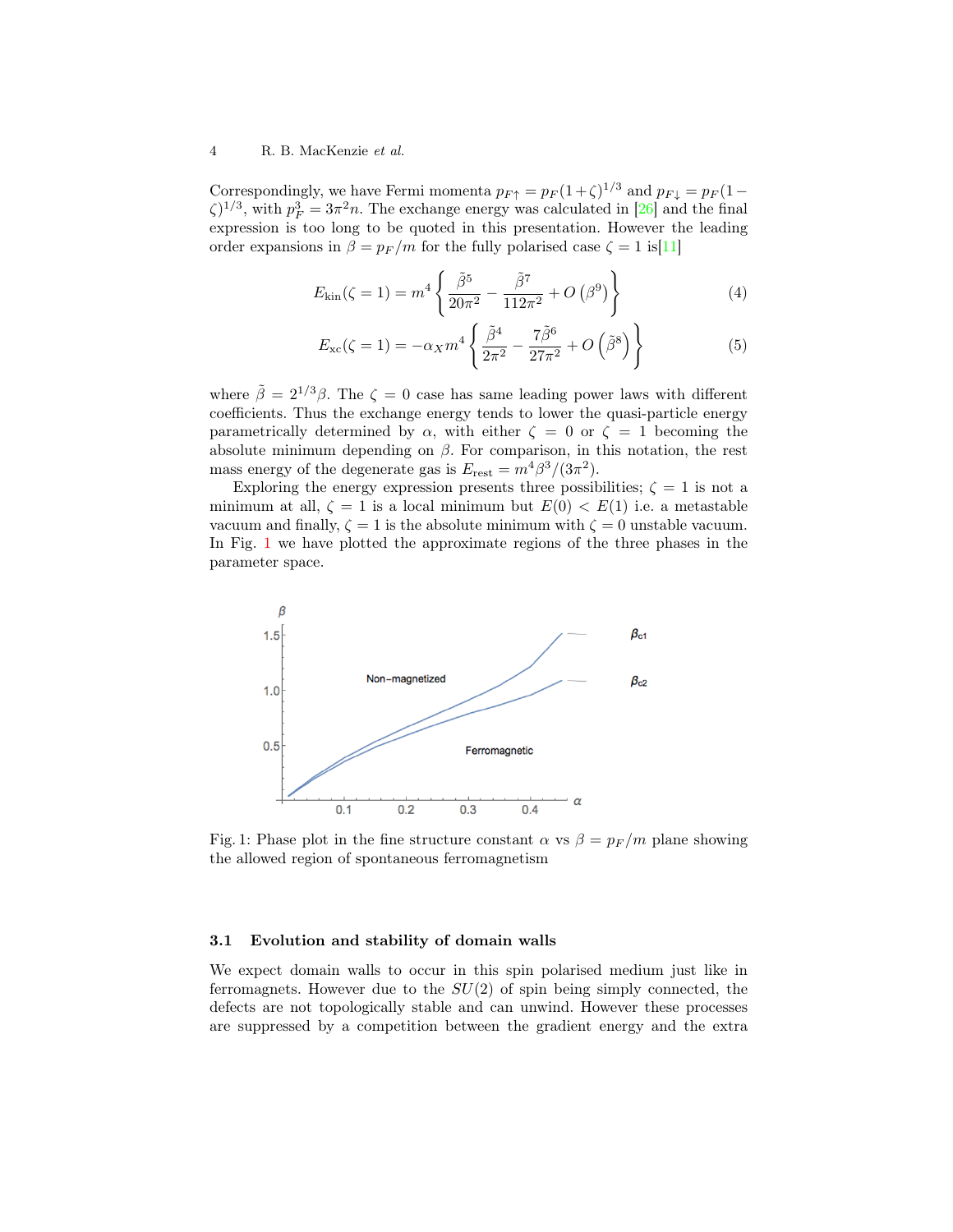energy stored in the domain walls, and there is a Ginzburg temperature  $T_G$ [\[20\]](#page-7-18) below which thermal fluctuations cannot destablise the walls trivially. The mechanism for destabilisation is then the one studied in detail in [\[27\]](#page-7-25). The rate for such decay is governed by an exponential factor  $\exp(-B/\lambda)$  [\[28\]](#page-8-2) where the exponent is the Euclidean action of a suitable "bounce" solution connecting the false and the true vacua [\[29\]](#page-8-3). On phenomenological grounds we need this complex to be stable for  $\approx 10^{17}$  sec. The bounce B is typically  $\propto 1/\lambda$  where  $\lambda$  is a generic dimensionless coupling constant. Then large suppression factors  $\sim 10^{-30}$  are natural for  $\lambda \sim 0.01$ . The other mechanism for disintegration of the DW network resides in the magnino gas becoming non-degenerate.

### <span id="page-4-0"></span>4 A minimal model for Dark Energy

We consider a hitherto unobserved sector with particle species we generically call  $M$  and  $Y$ . They are assumed to be oppositely charged under a local abelian group  $U(1)_X$  with fine structure constant  $\alpha_X$ . The mass  $m_M$  of M is assumed in the sub-eV range while the Y mass  $m<sub>Y</sub>$  is assumed to be much larger. Charge neutrality requires that the number densities of the two species have to be equal, in turn this means that the Fermi energies are also the same. The hypothesis of larger mass is to ensures that Y with Compton wavelength  $M^{-1} << p_F^{-1}$  does not enter into a collective magnetic phase.

We start our considerations at time  $t_1$  when the temperature is just below  $T_G$ so that the wall complex has materialised. The parameters of this wall complex are  $\omega$ , the thickness of individual walls and  $L$ , the average separation between walls. On the scale of the horizon, the wall complex behaves just like a space filling homogeneous substance. Further, due to the demand of neutrality, the heavier gas Y cannot expand either, although it has no condensation effects. Let us denote the number density of the magninos trapped in the walls to be  $n_{\text{walls}}^X$ and the remainder residing in the enclosed domains by  $n_{\text{bulk}}^X$ . Averaged (coarse grained) over a volume much larger than the  $L^3$ , this gives the average number density of the magninos to be

$$
\langle n^X \rangle = \frac{\omega}{L} n_{\text{walls}}^X + \left( 1 - \frac{\omega}{L} \right) n_{\text{bulk}}^X \tag{6}
$$

And from the neutrality condition we have

$$
\langle n^X \rangle = \langle n^Y \rangle \tag{7}
$$

Then we can demand that PAAI in this phase acts as the DE, so that assuming Y to be non-relativistic, and ignoring other contributions,

$$
\rho^Y \approx m_Y \langle n^Y \rangle = \rho_{\rm DE} = 2.81 \times 10^{-11} \text{(eV)}^4 \tag{8}
$$

We can express the number density of  $Y$  as a ratio of the number density  $n_{\gamma} = 3.12 \times 10^{-12} \text{(eV)}^3$  of photons, and set  $\eta^Y = \langle n^Y \rangle / n_{\gamma}$ . Then we can obtain conditions that determine the ratio

$$
\frac{m_M}{m_Y} = \frac{\beta^Y}{\beta} \approx (\eta^Y)^{4/3} \times 10^{-6} \ll 1
$$
\n(9)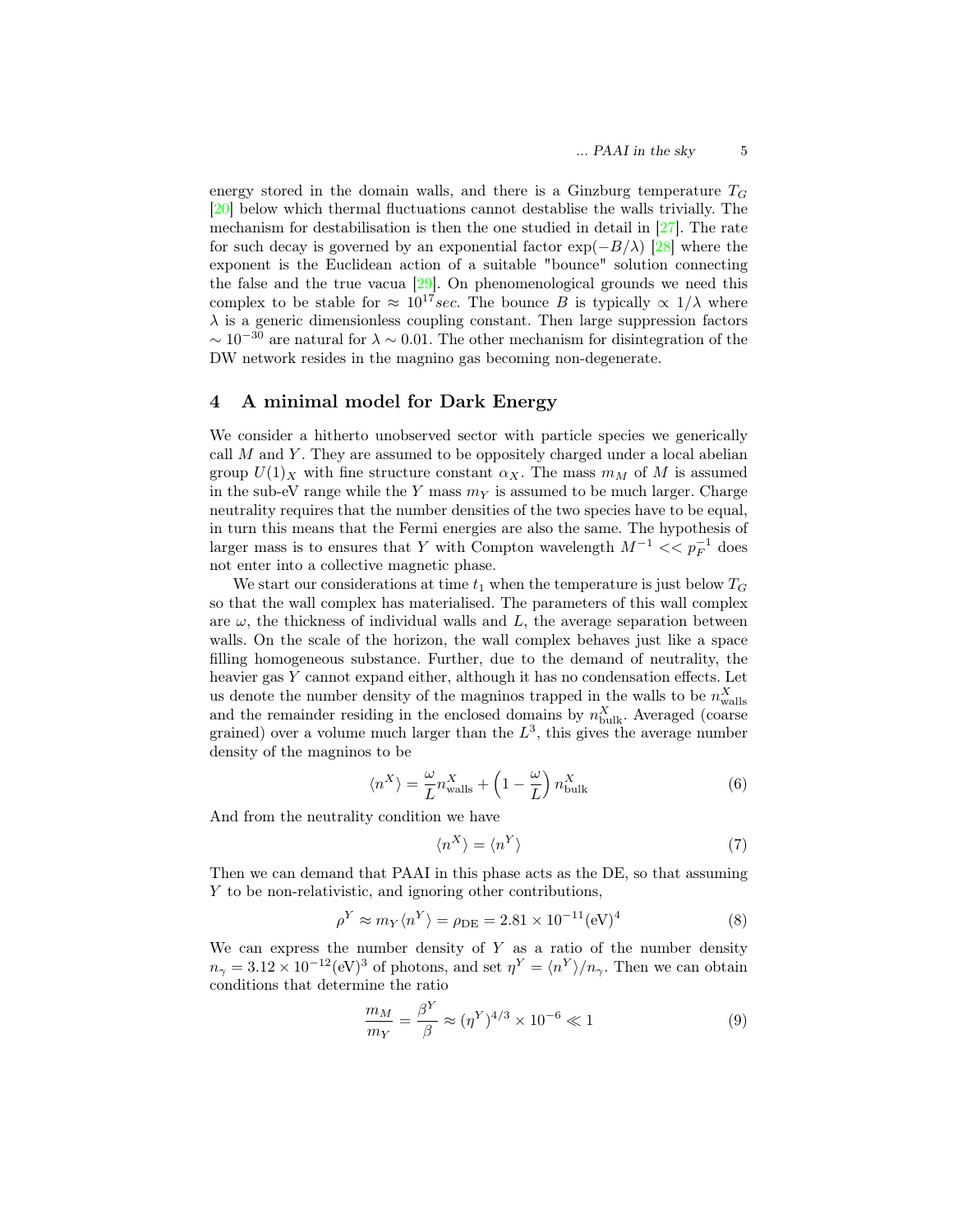These are the essential constraints determining the key parameters of our model. Then we find that  $m_M$  ranges over  $10^{-4}$  to  $10^{-6}$  eV corresponding to  $\eta^Y$  ranging from  $10^{-5}$  to  $10^{-8}$ ; and  $m<sub>Y</sub>$  respectively ranges from 1keV to 1GeV. Further, we can develop a corresponding multi-flavour dark sector so that Dark Matter can also be accommodated as neutral atoms of this sector. The details can be found in [\[11\]](#page-7-10).

## <span id="page-5-0"></span>5 Origin of cosmic magnetic fields

The origin and evolution of galactic scale magnetic fields is an open question [\[30,](#page-8-4) [17\]](#page-7-15). In particular the extent of seed magnetic field as against that generated by subsequent dynamics of the plasma is probably experimentally distinguishable  $[18][19]$  $[18][19]$ . In the present case, we can estimate the field strength of the X-magnetism in each domain, and is found to be

$$
B_{\text{dom}} \approx \left(\frac{m_M}{\text{eV}}\right)^2 \left(\frac{\alpha_M}{\alpha}\right)^{1/2} \left(\frac{\beta}{0.1}\right)^3 \times 2.2 \times 10^{-8} T \tag{10}
$$

Since the domain structure is completely random we expect zero large scale magnetic field on the average. Residual departure from this average can be estimated netic neid on the average. Residual departure from this average can be estimated<br>by assuming that the deviation from the mean grows as  $\sqrt{N}$  as we include N domains. Thus if the X-magnetic field in individual domains has the value  $B_{\text{dom}}$ then on the scale of galactic clusters  $L_{gal}$  it possesses a root mean square value  $\overline{\Delta B} \equiv B_{\text{dom}} (L/L_{\text{gal}})^{3/2}.$ 

Assuming  $U(1)_X$  field mixes kinetically with standard electromagnetism through a term of the form  $\xi F^{\mu\nu} F_{\mu\nu}^X$ , the  $\xi$  is well constrained from Supernova 1987A data to  $[31]$   $10^{-7} < \xi < 10^{-9}$ . The exact value of the seed required depends on the epoch being studied and other model dependent factors [\[32\]](#page-8-6). Let us consider the possibility of a seed of 10<sup>-30</sup>T with a coherence length of 0.1 kpc $\sim 3 \times 10^{18}$ meter obtained with  $\xi = 10^{-8}$ , i.e.,

$$
\overline{\Delta B}_{\text{seed}} = 10^{-30} T \sim 10^{-8} \times \left(\frac{m_M}{\text{eV}}\right)^2 \left(\frac{\alpha_M}{\alpha}\right)^{1/2} \beta^3 \left(\frac{L}{\text{meter}}\right)^{3/2} \times 10^{-40} T \tag{11}
$$

From this, representative values for L for  $\beta = 0.1$  are in the range  $10^{14}$ - $10^{15}$  meter which is a fraction of the Milky Way size. A detailed treatment to estimate the residual fluxes on large coherence length scales could trace the statistics of flux values in near neighbour domains and the rate at which the magnetic flux could undergo percolation, providing perhaps a smaller value for  $L$ , comparable to the above estimate.

#### <span id="page-5-1"></span>6 Conclusions

we have proposed the possibility of a negative pressure medium as arising from nothing more radical than a peculiar ground state of a pair of unequal mass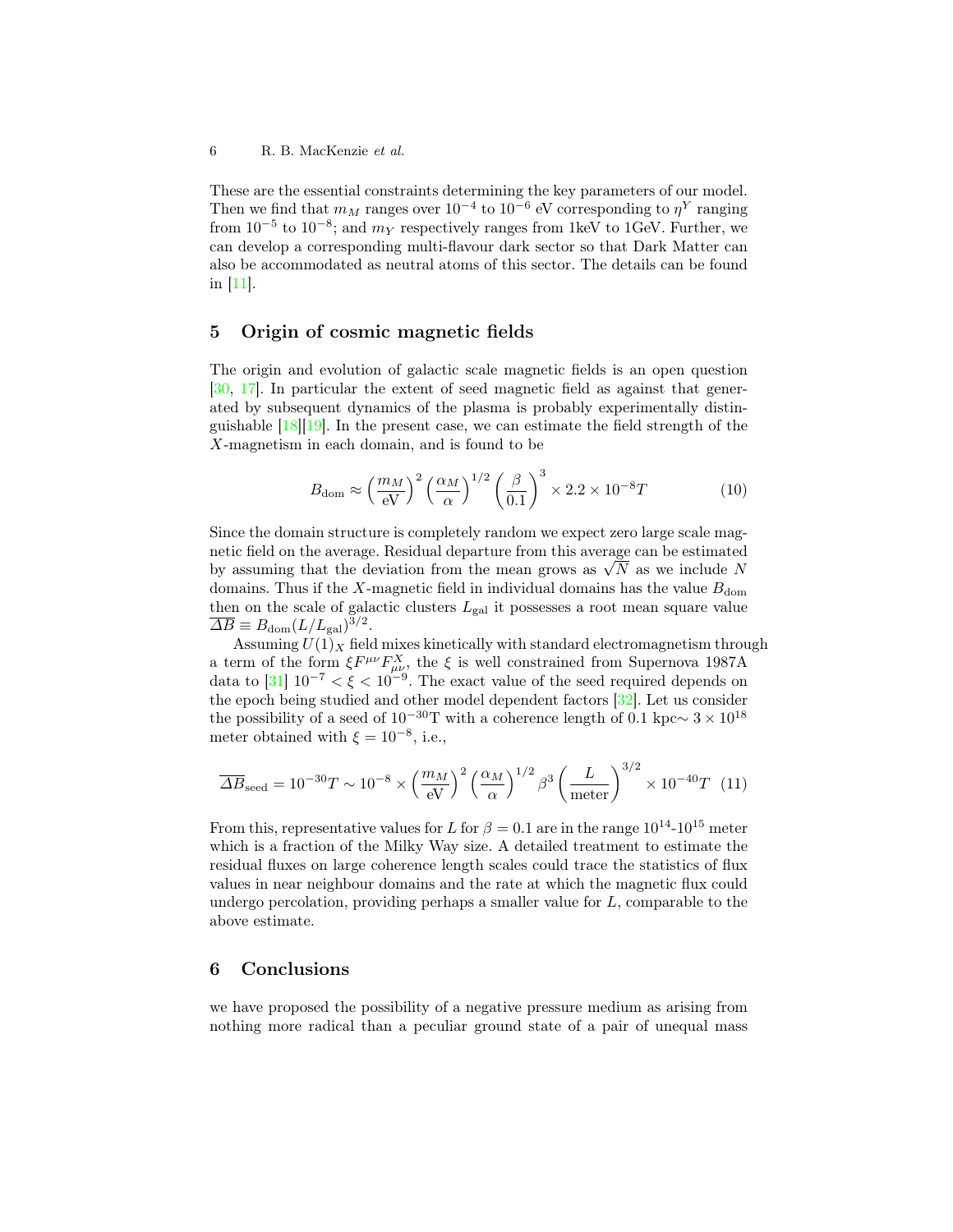fermion species interacting through an unbroken abelian gauge force. In an attempt to highlight the potential utility of the PAAI to cosmology, specifically to DE and to cosmic ferromagnetism, we have been agnostic about the earlier history of this sector. A study of temperature dependence of this phenomenon as also phenomenological inputs from the cosmic dawn data would help to sharpen this scenario.

## <span id="page-6-0"></span>7 Questions from the audience

Here we address two of the more important questions raised variously by several members of the audience, which we take the liberty to recapitulate and freely paraphrase. We gratefully acknowledge these inputs as having sharpened our understanding of our proposal.

- Q1 The condensed state of the magninos seems to define a special frame of reference. Does that not conflict with the standard cosmology?
- A1 The magnino and accompanying particles form a homogeneous relativistic gas at a high temperature just like the visible sector in the standard model of cosmology. They will be interacting with the standard sector at least gravitationally, and also possibly through other interactions during an early epoch so that the two define a common comoving frame. The new sector becomes "dark" only in the late universe. The emergent DW structure is then a comoving constant energy contribution.
- Q2 What is the equation of the state of the spin polarised ground state? Intuitively any medium consisting of ordinary quasi-particles should be subject to evolution with the corresponding equation of state and will not simulate constant energy density.
- A2 We have calculated the spin polarised medium if infinite, to satisfy  $p =$  $-0.1\rho$ . However we note firstly that a negative value of effective w implies a strongly coupled medium. Further, the domain wall structure would be immune to expansion since it exists by virtue of local stresses whose strength is many orders of magnitude greater than the local gravitational tidal force. For this reason we expect the DW complex to protect both itself and the strongly coupled quasi-particle gas from suffering tidal acceleration. Thus the energy density should remain constant, and averaged over an enormous number of domains, should be homogeneous .

### 8 ACKNOWLEDGEMENTS

We thank NSERC, Canada for financial support and the Ministère des relations internationales et la francophonie of the Government of Québec for financing within the cadre of the Québec-Maharashtra exchange. RBM and MBP also thank IIT Bombay for financial support and hospitality.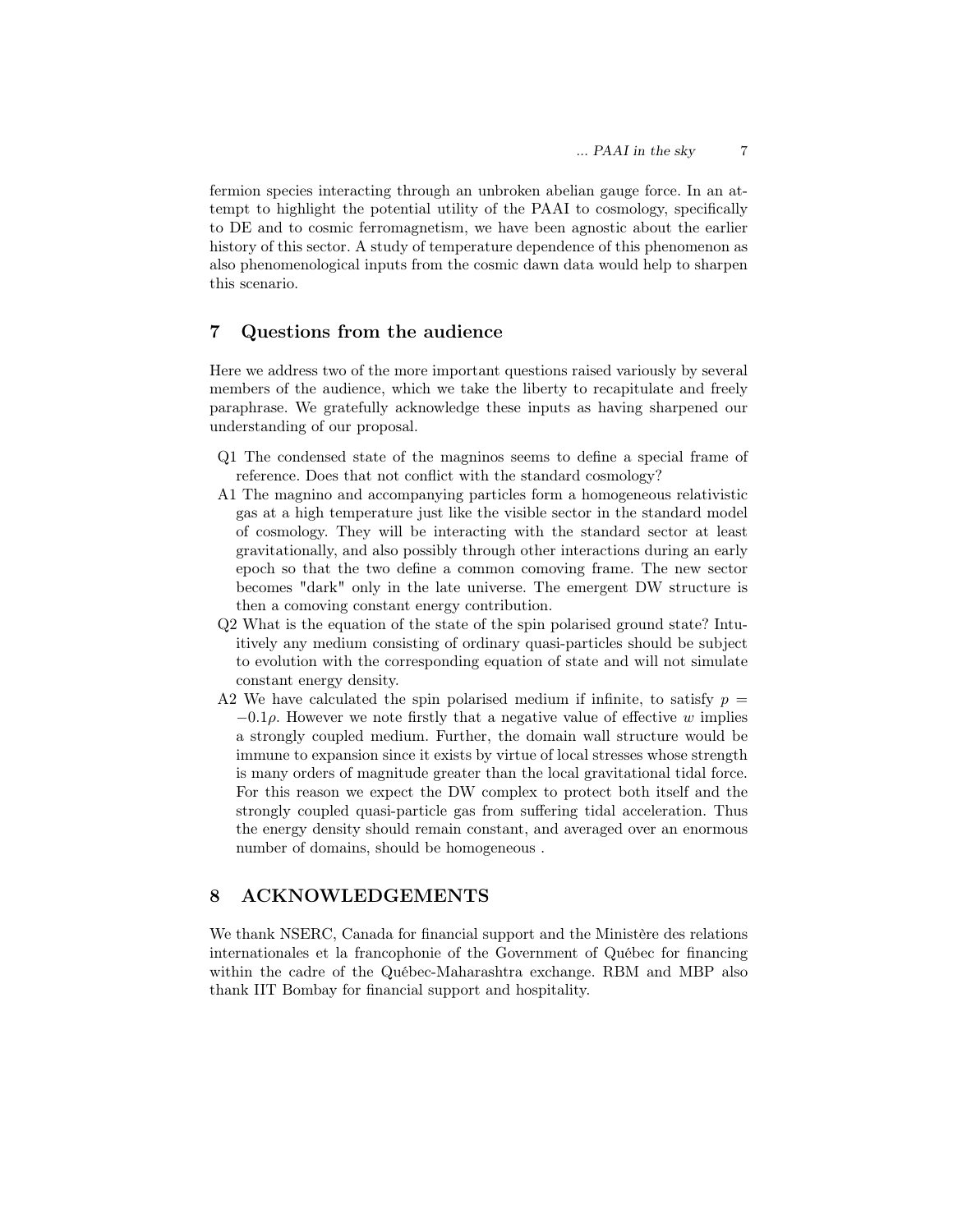# Bibliography

- <span id="page-7-0"></span>[1] S. Weinberg, Rev. Mod. Phys. 61, 1 (1989).
- <span id="page-7-1"></span>[2] N. Aghanim et al. (Planck) (2018), [1807.06209.](1807.06209)
- <span id="page-7-2"></span>[3] M. Li, X.-D. Li, S. Wang, and Y. Wang, Commun. Theor. Phys. 56, 525 (2011), [1103.5870.](1103.5870)
- <span id="page-7-3"></span>[4] U. K. Dey, T. S. Ray, and U. Sarkar, Nucl. Phys. B928, 258 (2018), [1705.](1705.08484) [08484.](1705.08484)
- <span id="page-7-4"></span>[5] J. I. Kapusta, Phys. Rev. Lett. 93, 251801 (2004), [hep-th/0407164.](hep-th/0407164)
- <span id="page-7-5"></span>[6] R. A. Battye, M. Bucher, and D. Spergel, Phys.Rev. D60, 043505 (1999), [astro-ph/9908047.](astro-ph/9908047)
- <span id="page-7-6"></span>[7] R. A. Battye and A. Moss, Phys. Rev. D76, 023005 (2007), [astro-ph/](astro-ph/0703744) [0703744.](astro-ph/0703744)
- <span id="page-7-7"></span>[8] L. Conversi, A. Melchiorri, L. Mersini-Houghton, and J. Silk, Astropart. Phys. 21, 443 (2004), [astro-ph/0402529.](astro-ph/0402529)
- <span id="page-7-8"></span>[9] A. Friedland, H. Murayama, and M. Perelstein, Phys. Rev. D67, 043519 (2003), [astro-ph/0205520.](astro-ph/0205520)
- <span id="page-7-9"></span>[10] U. A. Yajnik, EPJ Web Conf. 70, 00046 (2014).
- <span id="page-7-10"></span>[11] R. B. MacKenzie, M. B. Paranjape, and U. A. Yajnik (2019), [1901.00995.](1901.00995)
- [12] Note1, the term magnino was earlier introduced in a different connotation in [\[33\]](#page-8-0)[\[34\]](#page-8-1)
- <span id="page-7-11"></span>[13] J. L. Feng, M. Kaplinghat, H. Tu, and H.-B. Yu, JCAP 0907, 004 (2009), [0905.3039.](0905.3039)
- <span id="page-7-12"></span>[14] K. K. Boddy, M. Kaplinghat, A. Kwa, and A. H. G. Peter, Phys. Rev. D94, 123017 (2016), [1609.03592.](1609.03592)
- <span id="page-7-13"></span>[15] J. M. Cline, Z. Liu, G. Moore, and W. Xue, Phys. Rev. D89, 043514 (2014), [1311.6468.](1311.6468)
- <span id="page-7-14"></span>[16] J. M. Cline, Z. Liu, and W. Xue, Phys. Rev. D85, 101302 (2012), [1201.4858.](1201.4858)
- <span id="page-7-15"></span>[17] R. M. Kulsrud and E. G. Zweibel, Rept. Prog. Phys. 71, 0046091 (2008), [0707.2783.](0707.2783)
- <span id="page-7-16"></span>[18] R. Durrer and A. Neronov, Astron. Astrophys. Rev. 21, 62 (2013), [1303.](1303.7121) [7121.](1303.7121)
- <span id="page-7-17"></span>[19] K. Subramanian, Rept. Prog. Phys. 79, 076901 (2016), [1504.02311.](1504.02311)
- <span id="page-7-18"></span>[20] T. W. B. Kibble, Phys. Rept. 67, 183 (1980).
- <span id="page-7-19"></span>[21] E. W. Kolb and M. S. Turner, The Early Universe (Addison-Wesley Pub. Co., 1990; revised 2003).
- <span id="page-7-20"></span>[22] S. Dodelson, *Modern Cosmology* (Addison-Wesley Pub. Co., 2003).
- <span id="page-7-21"></span>[23] A. K. Rajagopal and J. Callaway, Phys. Rev. B 7, 1912 (1973).
- <span id="page-7-22"></span>[24] G. Baym and S. A. Chin, Nucl. Phys. A262, 527 (1976).
- <span id="page-7-23"></span>[25] S. A. Chin, Annals Phys. **108**, 301 (1977).
- <span id="page-7-24"></span>[26] B. X. Xu, A. K. Rajagopal, and M. V. Ramana, J. Phys. C: Solid State Physics 17, 1339 (1984).
- <span id="page-7-25"></span>[27] J. Preskill and A. Vilenkin, Phys. Rev. D47, 2324 (1993), [hep-ph/9209210.](hep-ph/9209210)